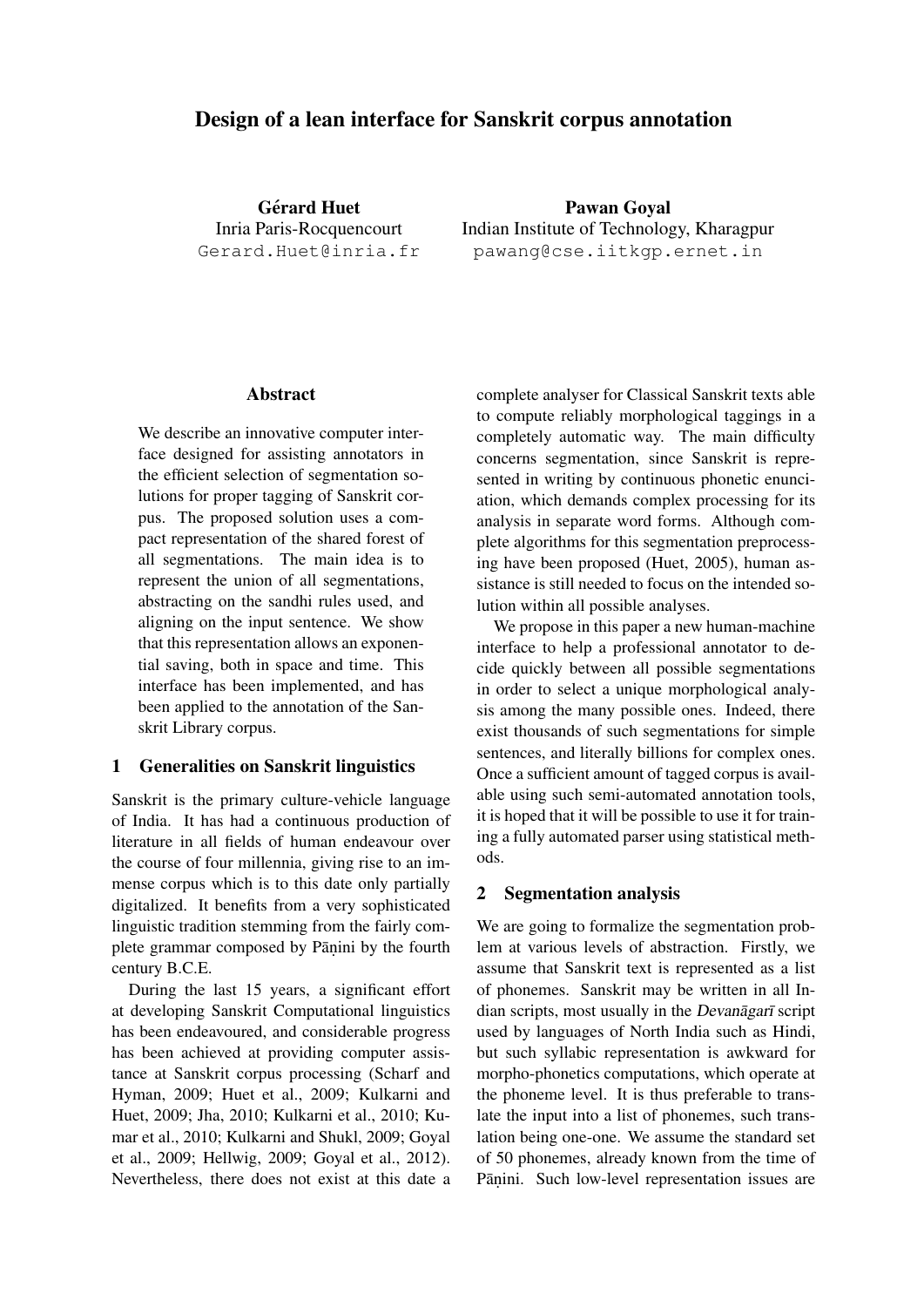discussed at length in (Scharf and Hyman, 2009; Huet, 2009).

We assume that the reader is familiar with the use of finite-state methods for morpho-phonemic computations, as explained in standard references such as (Roche and Schabes, 1997; Kaplan and Kay, 1994; Beesley and Karttunen, 2003). We also assume familiarity with the lexicon-driven Sanskrit segmenter of Huet (Huet, 2005), from which we extract the following definitions.

Definitions. A lexical juncture system on a finite alphabet  $\Sigma$  is composed of a finite set of words  $L \subseteq \Sigma^*$  and a finite set R of rewrite rules of the form  $[x]u|v \rightarrow w$ , with  $x, v, w \in \Sigma^*$  and  $u \in \Sigma^{+}$ . Note that in the Kalpan and Kay notation, the rule we write  $[x]u|v \rightarrow w$  would be written as  $u|v \to w/x$ ...

The word  $s \in \Sigma^*$  is said to be a solution to the system  $(L, R)$  iff there exists a sequence  $\langle z_1, \sigma_1 \rangle; ... \langle z_p, \sigma_p \rangle$  with  $z_j \in L$  and  $\sigma_j =$  $[x_j]u_j |v_j \to w_j \in R$  for  $(1 \leq j \leq p)$ ,  $v_p = \epsilon$  and  $v_j = \epsilon$  for  $j < p$  only if  $\sigma_j = o$ , subject to the matching conditions:  $z_j = v_{j-1}y_jx_ju_j$  for some  $y_j \in \Sigma^*$  for all  $(1 \le j \le p)$ , where by convention  $v_0 = \epsilon$ , and finally  $s = s_1...s_p$  with  $s_j = y_j x_j w_j$ for  $(1 \le j \le p)$ . We also say that such a sequence is an analysis of the solution word s.

In this formalization,  $\Sigma$  is the set of phonemes,  $R$  is the set of sandhi rules, and  $L$  is the vocabulary as a set of lexical items. As a first approximation, one may think of  $L$  as the lexicon of inflected words. In a later section, we shall partition L according to lexical sorts, some of which being morphemes such as stems and affixes, in order to segment compound words by the same method as we explain here sentence segmentation into words. This extension is necessary to keep L finite, in view of the fact that nominal compounding in Sanskrit is productive to an arbitrary depth. But all the notions defined here will apply easily to this refinement, which allows us to keep notations simple. We shall also assume the system  $(L, R)$  to be non-overlapping, as defined in (Huet, 2005). This assumption is met in classical Sanskrit, except for a small number of uniphonemic morphemes, which are amenable to the general treatment modulo the introduction of socalled phantom phonemes, as explained in (Huet, 2006; Goyal and Huet, 2013).

We may think of  $s$  as a phonetically correct utterance over vocabulary L, and its analysis  $S =$ 

 $\langle z_1, \sigma_1 \rangle; \ldots \langle z_p, \sigma_p \rangle$  as one of its possible segmentations.  $S$  is completely explicit, in the sense that s may be computed uniquely from  $S$ , applying sandhi rules  $\sigma_i$  in sequence, going from left to right. Conversely, there may be many possible segmentations  $S$  of a given utterance  $s$ , typically thousands for a moderately long sentence, although it is proven in (Huet, 2005) that they are always in finite number. We write  $Segs(s)$  for the set of segmentations of s. The algorithm described in (Huet, 2005) shows how to enumerate in a complete way the set  $Segs(s)$  from a given input string s. In view of its possibly enormous size, attempts have been made, e.g. (Huet, 2007), to filter out non-sensible segmentations by a semantic analysis in the manner of dependency grammars. This method works well for simple sentences, but is not sufficient for more complex sentences, specially in the presence of ellipses and other anaphoric or discourse operators where dependencies are contextsensitive. Furthermore the set  $Segs(s)$  is not easily amenable to sharing, and as a consequence the segmentation cum tagging Web service of the Sanskrit Heritage site<sup>1</sup> has not been of practical use so far on real corpus, since it tended to generate very long Web pages, even to the point of choking the server. Wading through such long lists of segmentations was very tedious and error-prone. The new interface described in the present paper completely solves this problem. We shall now explain its main concepts.

#### 3 Aligned segmentations

The key idea behind the new interface is to represent an abstraction of the union of all segmentation decompositions, realigned on the input utterance. This new representation is now amenable to sharing, and may thus be represented very compactly on one computer screen.

**Definition.** We consider a sandhi analysis  $S$  as above, generalized to allow empty sequences. It may be defined inductively, as being either empty or of the form  $S = \langle z_1, \sigma_1 \rangle; S'$ , with S' a similar sequence. Let  $n$  be a natural number. We define the alignment of S with offset n, noted as  $S \hookrightarrow n$ , as a set of pairs of aligned segments of the form  $(k, z)$ , with  $k \in \mathbb{N}$  and  $z \in L$ , as follows. If S is the empty sequence, then  $S \hookrightarrow n = \emptyset$ . Otherwise, let  $S = \langle z, \sigma \rangle; S'$  with  $\sigma = [x]u|v \rightarrow w$ . We define  $S \hookrightarrow n = \{(n, z)\} \cup S' \hookrightarrow n'$ , where

<sup>1</sup>http://sanskrit.inria.fr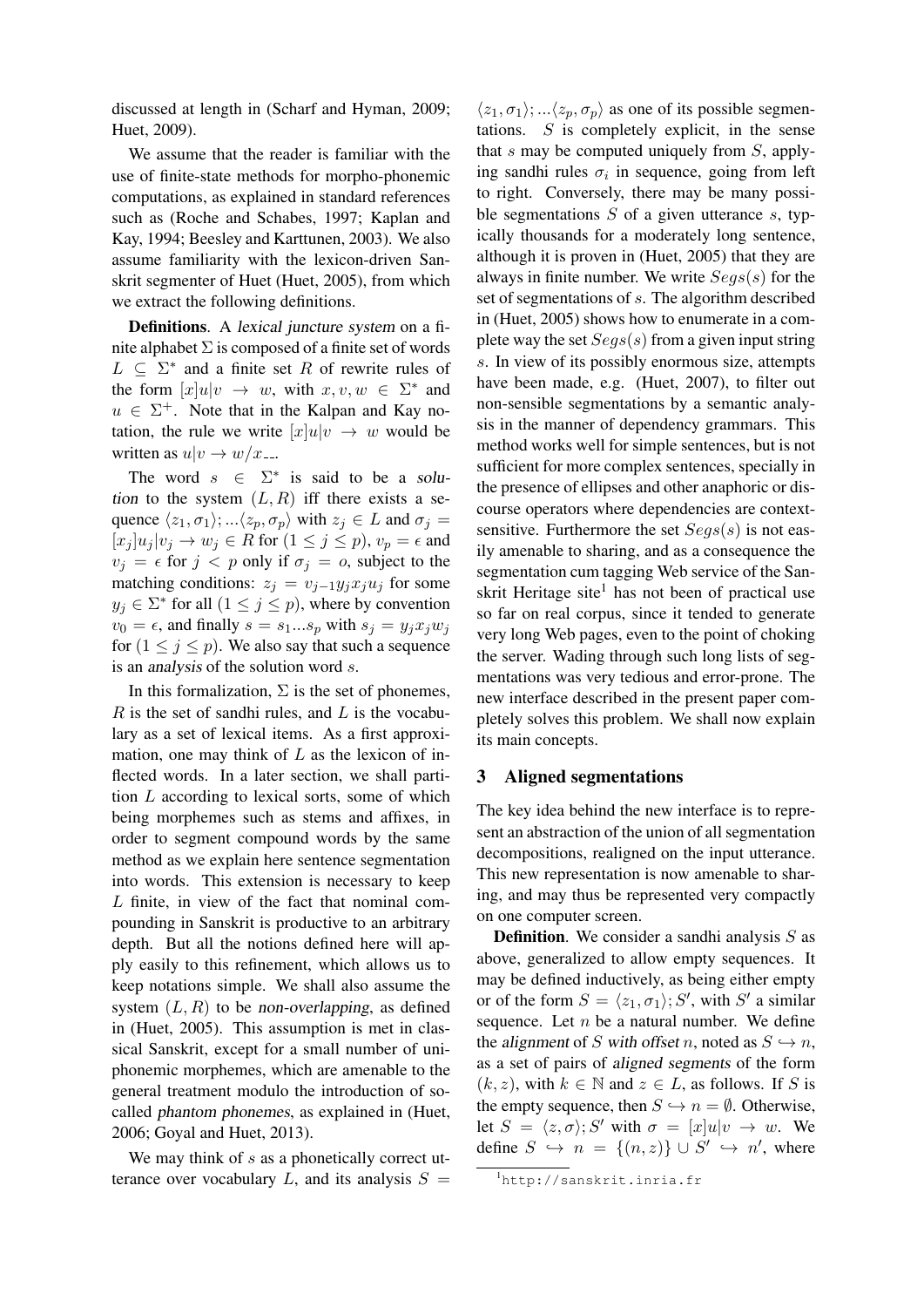$n' = n + |z| + |w| - (|u| + |v|).$ 

If  $S$  is a segmentation analysis of utterance  $s$ , we define its corresponding aligned segment collection as the set of aligned segments  $\overline{S} = S \hookrightarrow 0$ . Note that in this new notion we are forgetting the precise sandhi rules used in the analysis S, keeping only the tabulation information that allows us to present its set of segments aligned with the original input s.

Let  $S$  be a set of segmentation analyses of utterance s. We define the tabulated display of  $S$ , noted  $D(S)$ , as the set of aligned segments obtained as the union of all its corresponding aligned segment collections:

$$
D(\mathcal{S}) = \bigcup_{S \in \mathcal{S}} \overline{S}
$$

We say that an aligned segment  $(k, z)$  is relevant to a segmentation analysis S iff  $(k, z) \in \overline{S}$ . Let S be a non-empty set of segmentation analyses of some utterance s, and  $(k, z) \in D(S)$ . We define the restriction of S to  $(k, z)$ , noted  $S \downarrow (k, z)$ , as the set of all segmentation analyses in  $S$  to which  $(k, z)$  is relevant:

$$
\mathcal{S} \downarrow (k, z) = \{ S \in \mathcal{S} \mid (k, z) \in \overline{S} \}
$$

We have of course  $S \downarrow (k, z) \subseteq S$ .

Fact 1.  $(k, z) \in D(S) \Rightarrow S \downarrow (k, z) \neq \emptyset$ . Proof. Trivial compactness property of union.

Let  $S$  be a non-empty set of segmentation analyses of some utterance s, and  $(k, z) \in D(S)$ . We say that  $(k, z)$  is critical in  $D(S)$  iff it is not relevant to some  $S' \in \mathcal{S}$ . This implies that

$$
|D(\mathcal{S} \downarrow (k, z))| < |D(\mathcal{S})|
$$

Thus selecting a critical segment in the interface will effectively reduce the search space. In practice, it will reduce it by half or more, and convergence will be insured in  $log(N)$  steps, where N is the total number of segmentation solutions. Let us now give a sufficient condition for criticality.

Let  $(k, z)$  and  $(k', z')$  be two distinct aligned segments in some tabulated display  $D(S)$ . We say that  $(k, z)$  and  $(k', z')$  conflict if  $k \leq k' <$  $k + |z| - 1$  or  $k' \le k < k' + |z'| - 1$ .

Fact 2. Let  $(k, z)$  and  $(k', z')$  conflict in  $D(S)$ . They are both critical, in being mutually exclusive – no segmentation may contain both.

Proof. By inspection of sandhi rules, we may check that every rule  $[x]u|v \rightarrow w$  is such that  $|u| + |v| \leq |w| + 1$ . Thus overlapping of a

segment with its successor in any segmentation is at most of length one. Since every segment is of length at least 1, overlap of a segment with some other segment in the same segmentation solution may be at most of length one. Let  $(k', z')$ be an aligned segment of  $D(S)$  conflicting with  $(k, z)$ . No segmentation analysis to which  $(k', z')$ is relevant may belong to  $S \downarrow (k, z)$ , and thus  $(k', z') \notin D(S \downarrow (k, z)).$ 

Note that the conflicting condition is sufficient to show that two segments may not appear in a common segmentation solution, but that this is not a necessary condition, even for contiguous segments. The interest of this notion is that it is easy to check visually, whereas the necessary and sufficient criterion is not, since sandhi rules are not shown.

We now state a fact which may not be true of all lexical juncture systems, but is verified for Sanskrit sandhi, as we shall argue in section 6.2.

**Fact 3.** If  $D(S)$  has no critical aligned segment,  $S$  is singleton.

#### 4 A graphical interface

#### 4.1 A user interface using aligned segments

Let s be the utterance under consideration. Initially, we compute the set  $S = Segs(s)$  of all its possible segmentations, and we display  $D(S)$ , where every aligned segment  $(k, z)$  is represented as the segment  $z$  displayed with an offset of  $k$ spaces from the left margin. When two aligned segments overlap, we represent them in different lines. We sort all segments, so that longer segments are listed above shorter ones. Each segment is displayed either with a blue check sign, if it does not conflict with any other segment or else with two signs, a green check sign to select this segment and a red cross sign to discard it. These green check and red cross signs are mouse sensitive, they trigger as call-back the segmentation routine, that will compute all segmentations analyses consistent with this particular choice, that is, for which all currently selected aligned segments with green check signs are present, and the segments discarded using red cross signs are absent. If s is segmentable at all,  $S$  is non empty, and so is  $D(S)$ . At any point in the computation, the current display  $D(S)$  represents the union of a non-empty set  $S$  of segmentations of  $s$ , by repeated application of Fact 1. Consequently, selecting or discarding a segment may never fail.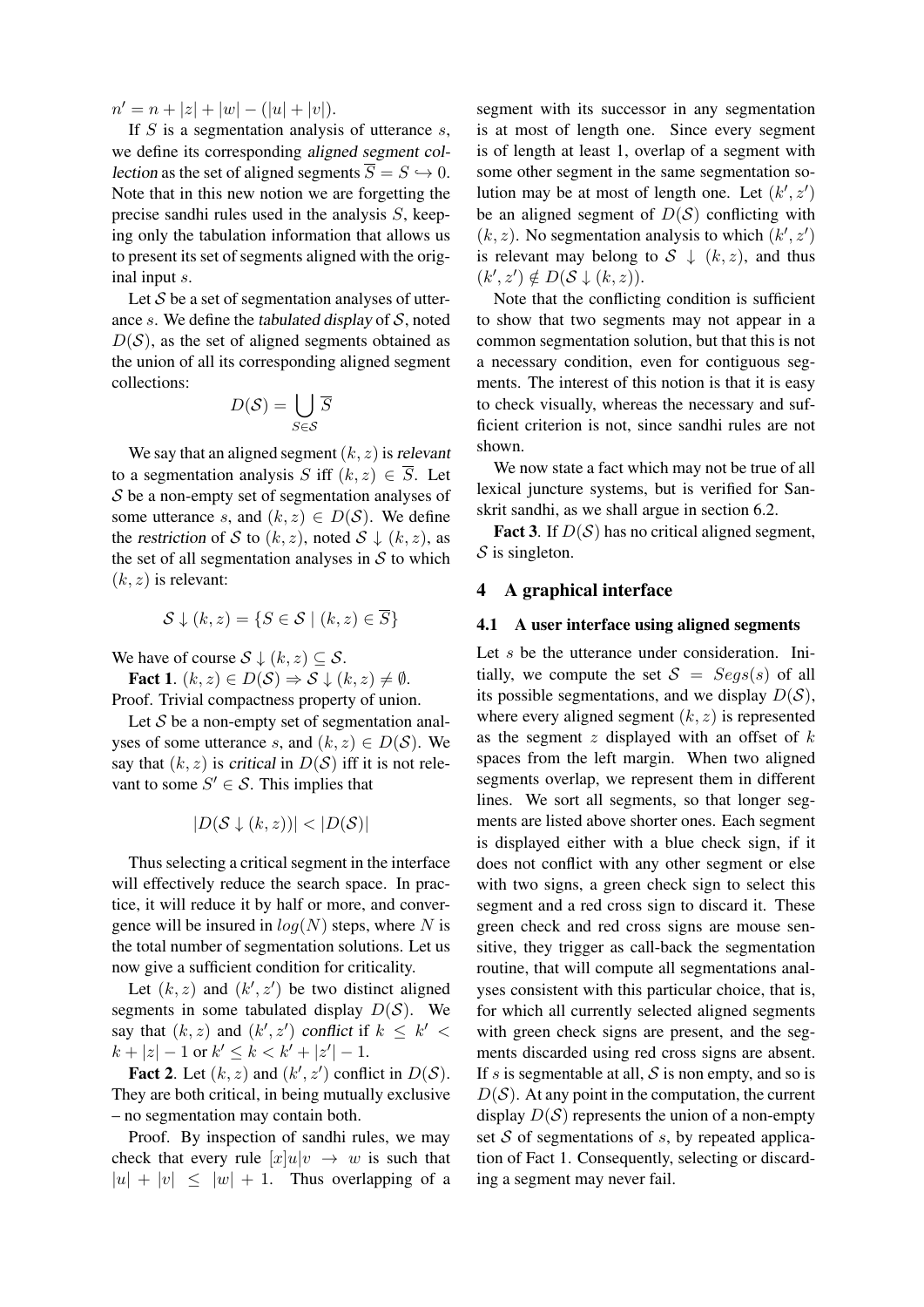Furthermore, if the user selects or discards a critical segment, there is visible progress, since all conflicting segments vanish on selecting a segment and a particular segment vanishes on discarding it. This corresponds to the case when it conflicts with some other segment, which is easy to see in the visual display, since it covers a column which is strictly inside the conflicting segment.

When a segment is selected using the green check sign, both the check and cross signs are replaced by a single blue check sign, which is mouse insensitive, thus making the segment inert for the rest of the interaction. On the other hand, if a segment is discarded using the red cross sign, it vanishes and in the particular case where it conflicts only with one other segment, the other segment will become inert. Note that the user cannot select a non-critical segment since these are presented with blue check signs, which are not mouse sensitive. When there are no more critical segments, we have reached a unique segmentation solution, consistently with Fact 3.

At any moment, the user may, besides the selection of a segment, do a number of actions. Firstly, he may undo the previous selections, up to an arbitrary depth. Secondly, he may revert to the old interface giving a linear listing of all segmentations consistent with the currently selected segments. A counter indicates the size of the remaining number of distinct segmentations. Optionally, he may also use the semantic pruning mechanism in the hope to converge more rapidly with machine assistance. Finally, it is possible to send the set of remaining segmentations to the more complete dependency parser under development at University of Hyderabad (Kulkarni et al., 2010; Kulkarni and Ramakrishnamacharyulu, 2010).

#### 4.2 Complexity analysis

The convergence of the selection is very fast. Since the method is dichotomic it converges in average in  $log(N)$  steps, where N is the total number of segmentation solutions. Indeed, when the input may be split as  $s = s_1 \cdot s_2$  with  $s_1$  and  $s_2$  independently segmentable with respectively  $n_1$  and  $n_2$  segmentations, presented with displays of sizes respectively  $d_1$  and  $d_2$ , the global display has a size of  $d_1 + d_2$  for a total of  $n_1 \times n_2$  segmentations. This interface gives thus an exponential improvement over the recursive dove-tailing of the segmentation process. In any case the number of selections will be less than the number of words of the intended segmentation, i.e. of the order of the length of the sentence divided by the average length of a word. In practice convergence is very fast.

**Theorem.** Let  $S$  be the set of segmentation analyses of some utterance s of length n.  $|S|$  is of asymptotic order  $O(C^n)$ , whereas  $|D(S)|$  is of asymptotic order  $O(n)$ .

Proof. This theorem depends on the lexicon under usage and can have at best an average complexity analysis. Let  $m$  be the length of an average segment in an utterance. For our analysis, we will also assume that each segment in a valid solution has length  $> 2$ .

Consider  $s$  of length  $n$ . We will try to find an upper bound on the number of segmentation solutions for this utterance. Let us consider the  $i^{th}$ phoneme of this utterance. A valid solution can have this phoneme participating in a segment of length 2, 3,  $\dots$  up to m. Analysing further, a segment of length 2 can start at 2 possible offsets,  $i-1$ or i. Similarly, a segment of length 3 can start at 3 possible offsets and so on. In general, let  $of_i$ denote the number of offsets at which a segment of length  $j$  may start for the  $i^{th}$  phoneme. Then,  $of_i \leq j$  for  $j \in \{2, 3, \ldots, m\}$ . Every such offset k for a segment of length  $j$  defines a set with aligned segments  $(k, z_l)$  such that  $|z_l| = j$ . Thus, for the  $i^{th}$  phoneme, an upper bound on the number  $N_{ss}$ of possible such sets is:

$$
N_{ss_i} \leq of_2 + of_3 + \ldots + of_m
$$
  
\n
$$
\leq 2 + 3 + \ldots + m
$$
  
\n
$$
\leq \frac{m(m+1)}{2}
$$
 (1)

For each of these  $N_{ss_i}$  sets, the possible number of segments depends on the sandhi rules R. For any segment in such set, permutations are possible only at the first and last phonemes because of the sandhi rules applied at the junction. Let  $left_w$  denote the number of possible v's such that  $u|v \rightarrow$  $w \in R$  for an arbitrary u. Similarly, let  $right_w$  denote the number of possible u's such that  $u|v \rightarrow$  $w \in R$  for an arbitrary v. Now let *maxleft* be the maximum of all such  $left_{w}$  and *maxright* be the maximum of all such  $right_w$ . Thus, such a set can contain at most  $|ss_i| = (maxleft \times maxright)$  segments. Then the maximum number of segments  $N_i$  that the  $i^{th}$  phoneme can participate in is

$$
N_i \le |ss_i| \cdot N_{ss_i} \tag{2}
$$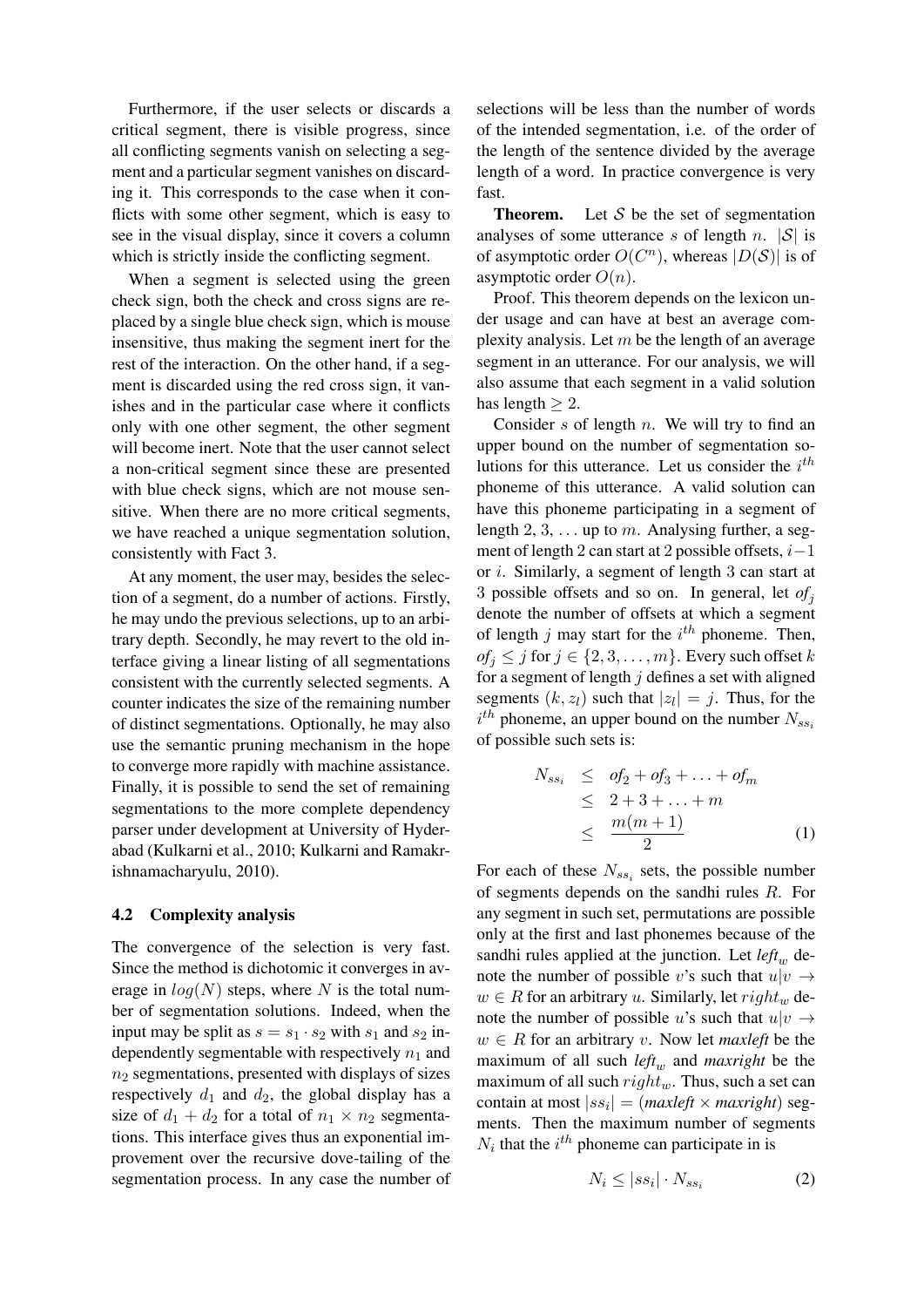Now that we have the maximum number of possible segments for the phoneme at position  $i$ , we can use this to obtain an upper bound on the number of segments  $|S|$  for the utterance s. We will use the fact that the set  $|S|$  will be a subset of all the possible segments in which phonemes at various positions can participate. Thus

$$
|S| \leq N_1 \times N_2 \dots N_n
$$
  
=  $(|ss_i|)^n \cdot N_{ss_i}^n$   
=  $(C \cdot \frac{m(m+1)}{2})^n$  (3)

Similarly, an upper bound on the number of segments in the tabulated display is the sum of all possible segments at various phonemes. Thus

$$
|D(S)| \leq N_1 + N_2 + \dots + N_n
$$
  
= 
$$
(C \cdot \frac{m(m+1)}{2}) \cdot n
$$
 (4)

Hence, it follows from Equations 3 and 4 that  $|S|$  is of asymptotic order  $O(C^n)$  at worst, whereas  $|D(S)|$  is of asymptotic order  $O(n)$ .

From experimental evidence, it has been observed that the number of solutions grows exponentially with the length of the utterance and the bound  $O(C^n)$  is actually reached for the real corpus. For instance, the following sentence, excerpted from the Vikramorvasī play by Kālidāsa, has 6 967 296 000 ( $\approx 2^{32}$ ) segmentations. The sentence has 240 phonemes and the desired solution has 40 segments. This sentence is manageable by our interface in 17 clicks and thus, the convergence is quite fast.

yā tapasvišesaparišankitasya sukumāram praharan. mahendrasyapratyade sah rūpagarvitāyāh śriyaḥ alaṃkāraḥ svargasya sā nah priyasakhyurvas<del>i</del> kuberabhavanāt pratinivartamānā samāpattidrstena kesinā dānavena citralekhādvitīyā bandigrāham grhītā

#### 5 Graphical rendering of the Display

The main notion behind the interface is that of the display  $D(S)$  for a consistent set of segmentations S. Initially we take  $S = Segs(s)$ , and we progressively select aligned segments  $(k_1, z_1), ..., (k_n, z_n)$ . The only data kept in memory is the initial sentence s, and the stack of choices  $C_n = (k_1, z_1), ..., (k_n, z_n)$ . The interface interaction is implemented as a CGI coroutine, which is transmitted arguments s and  $C_n$  in its invocating URL. The server recomputes at every

step the sequence of all segmentations  $Segs(s)$ , keeping only the ones that are consistent with the stack of choices  $C_n$ , sorted by alignments into a sorted a-list of checkpoints. The display of all consistent segmentations is stored in an array 'display' of size  $|s|$ . The display value at index i is the list of all segments z such that  $(i, z)$  is an aligned segment of some segmentation solution consistent (i.e. not conflicting) with all the checkpoints  $C_n$ . This test is easy, since  $C_n$  is sorted. One may think of the display as a shared representation of  $D(S)$ , for  $S$ , the set of segmentation solutions consistent with the current stack of choices. Actually the array 'display' may be thought of as a hashcoding array for the set  $D(S)$ , the hashcode of an aligned segment  $(k, z)$  being its alignment k in the input string.

What is crucial for the efficient sharing of the tree of all segmentations as a dag is the abstraction of sandhi rules. Indeed, our methodology is reminiscent of parsers based on tabulation methods which use such dynamic programming methods (Earley, 1983; Tomita, 1985; Billot and Lang, 1989; Stolcke, 1995).

Implementation of 'Undo' is trivial, since it consists in calling the interface with a stack of choices popped by the last choice.

Note the simplicity of this implementation: at every step all the information is recomputed with the standard segmenter, but since the technology is very fast this is not noticeable to the user, the reaction seems instantaneous (at least on a localhost server).

Presenting the tabulated display of the aligned segmentations in an HTML page was not entirely trivial. The segmentation analysis gives us all possible segments, appearing at various offsets. Firstly, for an arbitrary offset  $k_i$ , the number of segments may be quite large. Also, the length  $|z_i|$ of the largest segment  $(k_i, z_i)$  at offset  $k_i$  might be such that it conflicts with the aligned segments at the next offset  $k_{i+1}$ . Since the objective was to have a compact display, keeping the alignment intact, it remains a problem as to where to fit the aligned segments at offset  $k_{i+1}$  in such case, once the HTML display has been populated with the segments at offset  $k_i$ . The second issue is related to the fact that while the maximum size of the display array is fixed to the length of the utterance  $(|s|)$ , the size of an aligned segment  $(k_i, z_i)$  is  $|z_i|$ , a variable depending on the segment  $z_i$ . Thus, the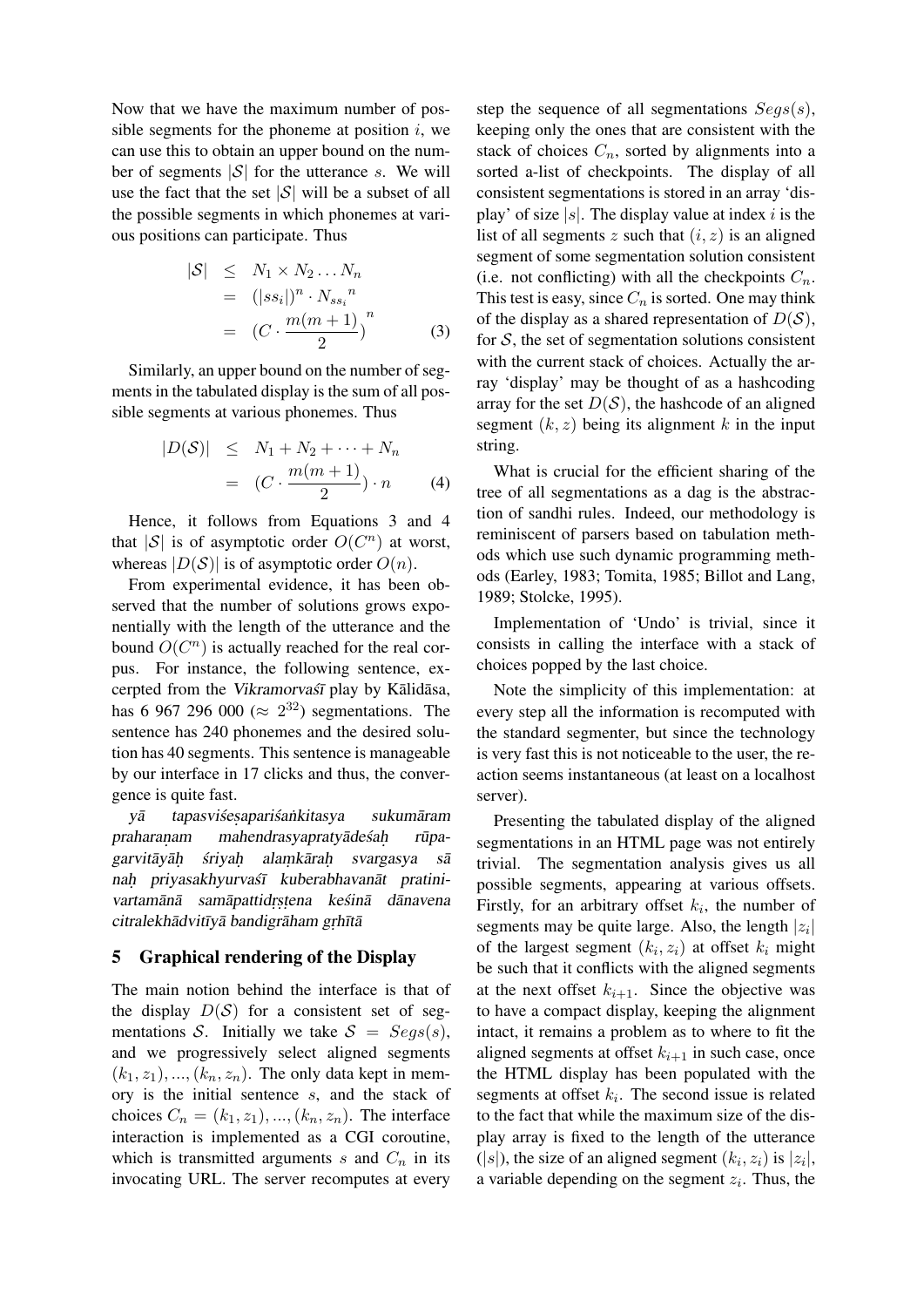problem is to show the aligned segment as a single entity.

Now, a simplistic implementation to keep the alignment intact would have been to list all the segments corresponding to the offset  $k_{i+1}$ , starting from the next row to where all the segments at offset  $k_i$  have been enumerated. This, obviously, would not lead to a compact display. Similarly, a very simple implementation to handle variable sized segments would be to define an array of  $|s|$ columns and display each solution  $(k_i, z_i)$  in  $|z_i|$ columns starting from the  $k_i$ <sup>th</sup> column. The problem with this approach is that the display of a word does not appear continuous here. Also, depending upon the transliteration scheme used, some phonemes would require more space than others, which will vary in various rows. And the segment  $z_i$  here cannot be treated as a single HTML entity in this case, which is a requirement to allow a userfriendly display of morphological tags, as well as for the callbacks, initiating user interaction.

To alleviate these problems, we sorted the segments at each offset according to their lengths. Thus, the longer segments appear on the top. Now, while filling the segment  $(k_{i+1}, z_{i+1})$  at offset  $k_{i+1}$ , we search for the first row from the top, where the last filled segment does not conflict with  $(k_{i+1}, z_{i+1})$  and fill this segment in that row. This gives a compact display.

Similarly, to handle the second issue, instead of using  $|z_i|$  columns for an aligned segment  $(k_i, z_i)$ , we used the HTML 'colspan' attribute to use variable width columns in a row. Thus, an aligned  $(k_i, z_i)$  is displayed using a  $|z_i|$  width column at offset  $k_i$ . This allows us to have a continuous display of a segment, as well as to treat it as a single HTML entity.

### 6 Lexical categories and tagging

#### 6.1 Dealing with lemmatized segments

Since our method is lexicon-directed, our candidate forms are generated by morphological generation, and may be kept along with their lemmas. Furthermore, we may restrict our segmenter to recognise only morphologically correct sequences, according to a regular grammar expressing morphological constraints. This refinement is also necessary because the sandhi relation after preverbs (upasarga) is different from the external sandhi between words or compound components. This grammar is compiled into the statetransition graph of a finite automaton/transducer, which expresses the control of our lexical scanner in the usual manner. The states of this automaton, called phases, correspond to the lexical categories, which we associate to colours in the interface. We may refine the above formalization to this new situation easily, replacing the notion of aligned segment  $(k, z)$  by the finer notion of aligned lemmatized segment  $(k, (l, z))$  where l is the lemmatization of segment z.

Let us now give a concrete example. Consider the following sentence:

satyam brū yātpriyam brū yānna brū yātsatyama priyampriyamcanānr tambrūyā desa dharmah sanātanaḥ. This is the well known saying (subhāsitam): "One should tell the truth, one should say kind words; one should neither tell harsh truths, nor flattering lies; this is a rule for all times."

When entering this sentence in our Sanskrit reader, the initial display of our interface is given as Figure 1 below.

As indicated in the display, this diagram summarizes 120 distinct segmentations. At the right side of the diagram, one sees the long segment sanātanas ('eternal') and below it a messy alternative of compositions of smaller words that are obviously over-generating items. Clicking on the green sign under the blue segment sanātanas removes all this noise, and the number of potential solutions drops to 12, generating the display given in Figure 2 - note the blue unlinked check sign indicating the already selected segment.

Similarly one immediately notices segment satyam ('truth'), together with conflicting noisy alternatives. Similarly for cana ('and not'). These two selections will leave us with only one choice between segments brūyāt and brūyām (two forms of root  $b r \bar{u}$  ('to say') in the optative mode of the present active voice in the singular number, respectively in the 3rd and 1st person). By obvious symmetry with its other occurrences in the sentence, brūyāt must be chosen, obtaining the correct segmentation in a total of 4 easy clicks, as shown in Figure 3.

At this point one may click on the explicit button "Unique Solution", where fine tuning of last morphological parameters such as ambiguities of genders of substantival forms may be effected through a final user interface, shown in Figure 4. This last stage is necessary, because our lemmas label a given form with a multi-tag factoring out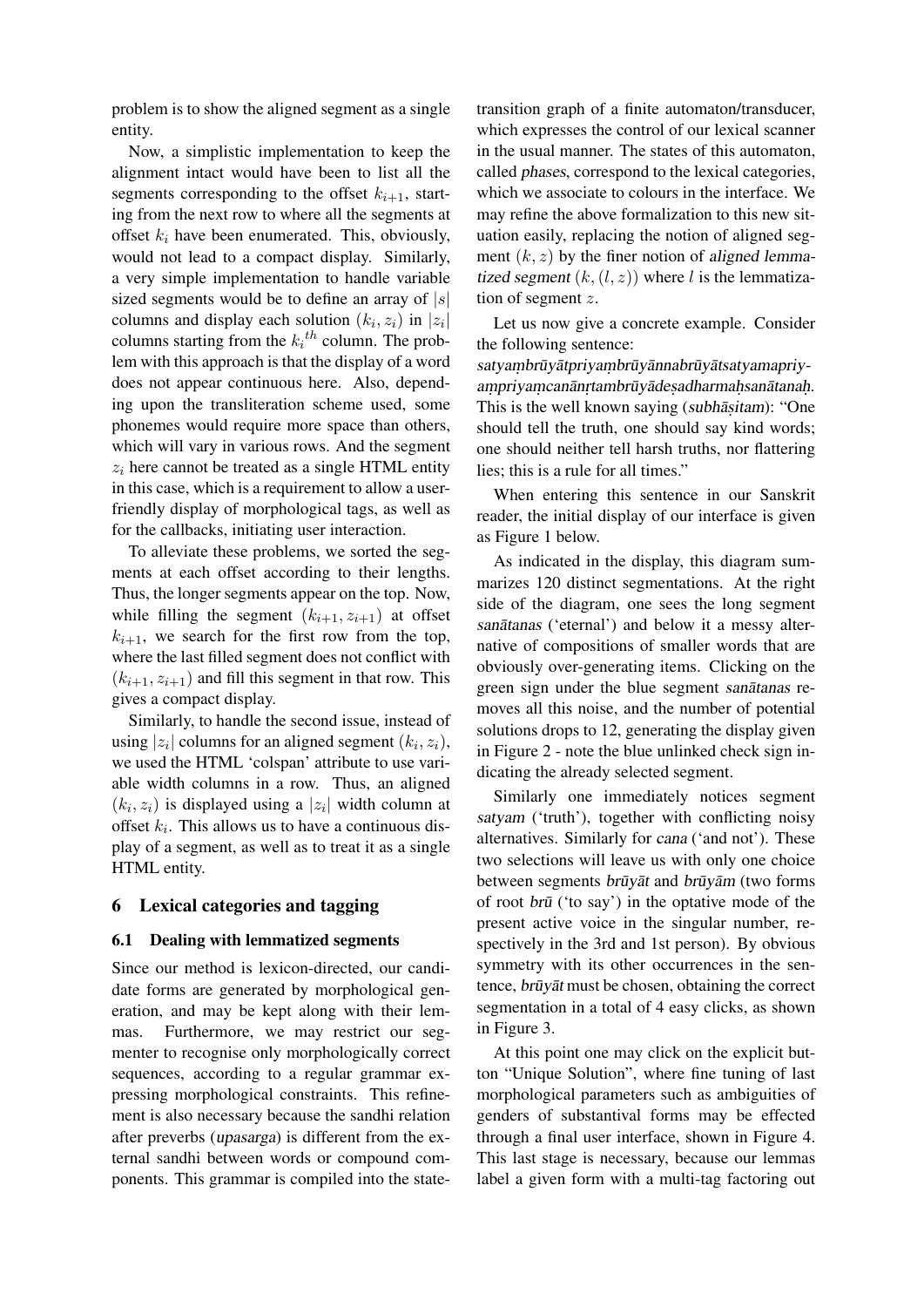

Figure 1: Initial display of the aligned segments for the sentence  $s$ atyaṃbrūyā $t$ priyaṃbrūyānnabrūyātsatyamapriyaṃpriyaṃ $c$ anānṛ $t$ ambrūyā $d$ esadharmaḥsanā $t$ anaḥ

| √Undo  |                          |               |        | <b>√Filtered Solutions √All 12 Solutions</b> |              |                  |                  |                  |        | √UoH Analysis Mode |                       |                |             |             |                                                                                         |
|--------|--------------------------|---------------|--------|----------------------------------------------|--------------|------------------|------------------|------------------|--------|--------------------|-----------------------|----------------|-------------|-------------|-----------------------------------------------------------------------------------------|
|        |                          |               |        |                                              |              |                  |                  |                  |        |                    |                       |                |             |             |                                                                                         |
|        |                          |               |        |                                              |              |                  |                  |                  |        |                    |                       |                |             |             | satyambrūyātpriyambrūyānnabrūyātsatyam a priyampriyañcanānrtambrūyādesadharmahsanātanah |
| satyam |                          | <b>brūvāt</b> | privam | brüyät                                       |              | na <b>brūvāt</b> | satyam           | $\mathbf{a}$     | priyam | priyam             | cana                  |                | rtam brüyät | esa dharmas | sanātanas                                                                               |
|        | $\overline{\mathcal{L}}$ | $\checkmark$  |        | $\sqrt{x}$                                   | $\checkmark$ | $\checkmark$     | $\sqrt{\chi}$    | $\sqrt{X}$       |        | $\checkmark$       | $\boldsymbol{X}$      | $\overline{J}$ | J           |             |                                                                                         |
|        |                          |               |        | brūvām                                       |              |                  | sati             | ama              |        |                    | ca na                 |                |             |             |                                                                                         |
|        |                          |               |        | ⊻≚                                           |              |                  | $\boldsymbol{X}$ | $\boldsymbol{X}$ |        |                    | $\sqrt{X}$ $\sqrt{X}$ |                |             |             |                                                                                         |
|        |                          |               |        |                                              |              |                  | safi             |                  |        |                    | an                    |                |             |             |                                                                                         |
|        |                          |               |        |                                              |              |                  | $\sqrt{\chi}$    |                  |        |                    |                       |                |             |             |                                                                                         |
|        |                          |               |        |                                              |              |                  |                  |                  |        |                    |                       |                |             |             |                                                                                         |

Figure 2: Aligned segments after selection of segment sanātanas.

all values of morphological parameters usable to generate this form. User can select the appropriate options yielding the final unambiguous tagging of the sentence as a list of lemmas, where segments are hyperlinks to the digital lexicon, as shown in Figure 5.

This page may be stored and the next sentence may be read from the corpus input stream in order to progressively annotate the digital library.

Sometimes it is useful for the annotator to see the lemmatization of a segment in order to inform his decision with more information than its lexical category (indicated by the color code, blue for substantives, red for finite verb forms, purple for adverbs and yellow for compound). This facility is available in our interface, every segment is mousesensitive, and clicking on it yields its lemma, as shown in Figure 6 for the segment brūyāt.

Note that in this lemma the root  $b$ rū is itself mouse-sensitive, it is a hyperlink to its lexical entry, allowing access to its meaning. We provide two aligned digital lexicons, our original Sanskrit-to-French Heritage dictionary, and optionally the more complete classical Sanskrit-to-

English Monier-Williams' dictionary<sup>2</sup>. Thus the annotator has all available information at his disposal at any point, but with minimal cluttering of his workspace.

It should be noted that this interface is not only easy to use, it is actually fun to play. It may be thought of as some kind of electronic game.

#### 6.2 Justifying Fact 3

In the example just shown, we assumed implicitly that when no more choices were available to the user, there was only one segmentation solution left, and we could then proceed to the final disambiguation of the remaining multi-tags of this unique solution. This assumption is precisely what we called Fact 3 above, and that we now restate:

**Fact 3.** If  $D(S)$  has no critical aligned segment,  $S$  is singleton.

Proof. Assume that  $D(S)$  has no critical aligned segment. In other words, all the segments are marked with a blue mark, indicating that they

 $2$ The protocol for the non-trivial task of mutually linking these lexical resources has been discussed in (Goyal et al., 2012)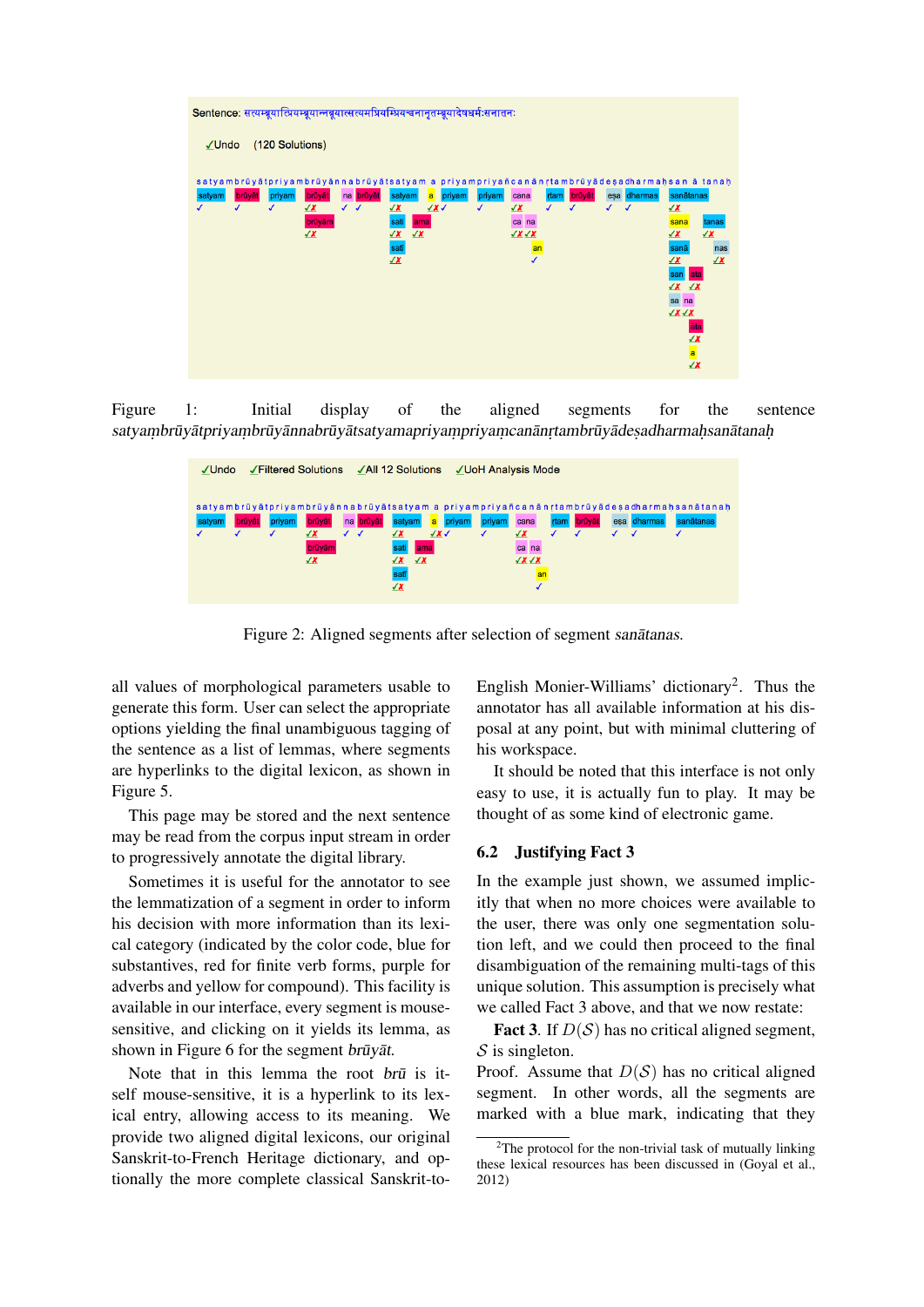

Figure 3: Aligned segments after 4 clicks.

| √Unique Solution √UoH Analysis Mode<br>√Undo |        |        |        |   |           |                                |  |            |        |      |  |             |             |                                                                                          |
|----------------------------------------------|--------|--------|--------|---|-----------|--------------------------------|--|------------|--------|------|--|-------------|-------------|------------------------------------------------------------------------------------------|
|                                              |        |        |        |   |           | { opt. [2] ac. sg. 3 } [bru] X |  |            |        |      |  |             |             | satyambrūyātpriyambrūyānnabrūyātsatyam a priyampriyañcanān rtambrūyādesadharmahsanātanah |
| satyam                                       | brūvāt | privam | brūvāt |   | na brūyāt | satyam                         |  | a priyam   | privam | cana |  | rtam brūyāt | esa dharmas | sanātanas                                                                                |
|                                              |        |        |        | J |           |                                |  | $\sqrt{2}$ |        | an   |  |             |             |                                                                                          |

Figure 6: Asking for lemma of segment brūyāt.

belong to all remaining solutions. Thus, all remaining solutions have the same segments. We shall need to prove that all the aligned segments are strictly ordered within one unique solution. Consider any two remaining segments  $(k, z)$  and  $(k', z')$ , where without loss of generality we may assume  $k \leq k'$ . If  $k < k'$ , the z segment must precede the z' one. Now let  $k = k'$ . It is not the case that both  $|z| > 1$  and  $|z'| > 1$ , since the two segments would be conflicting with each other. Assume without loss of generality  $|z| = 1$ . If  $|z'| > 1$ , the z segment must precede the z' one. We are left to consider the case where  $|z| =$  $|z'| = 1$ . The only relevant mono-phonemic segments in classical Sanskrit are the privative prefix 'a', forming so-called nañ-tatpurusa compounds, and the preposition  $\hat{a}$ , used as prefix (upasarga) to final (tinanta) and propositional (krdanta) verbal forms.<sup>3</sup> We thus only have to consider the proper ordering of co-aligned 'a' and ' $\bar{a}$ ' segments. The privative particle 'a' can prefix only consonantinitial nouns, since it alternates with the form 'an' for vowel-initial ones. The preposition  $\hat{a}$  is assumed not to be iterated, which would be redundant. Thus the only possible ordering is that an 'a' segment could precede an 'a' segment (but we do not even know of a concrete example). This explanation justifies Fact 3 in the case of classical Sanskrit.

#### 6.3 Robustness

The interface is remarkably robust for realistic sentences, as shown in the example in section 4.2. When the sentence from the Vikramorvast play by Kālidāsa, as mentioned in section 4 is processed by the Sanskrit reader, the interface shows all the 6 967 296 000 possible solutions in a compact display. The display presents various choice points to the user, and is manageable in 17 clicks.

#### 7 Conclusion

We have presented a new interface for interactive segmentation cum tagging of Sanskrit sentences. This technology is not limited to Sanskrit. It may be adapted to interactive feedback with a segmenter, tagger or parser, where sentences are presented as a finite collection of sequences of annotated word forms (lemmas). It may also operate at the generative morphology level, where words are presented as composition of morphemes.

This interface enables a human annotator to visualise a sentence as a sequence of words, readable from left to right in one compact hypertext page. Word forms are vertically aligned with the original input. This allows sharing of lemmas, and avoids cluttering of the visual display with redundant informations. Segments at a given offset are sorted in decreasing length order, which permits easy selection according to a heuristic of maximum overlap of segments with the input sentence. This heuristic, which tends to minimize the number of segments, is very often correct. Small word forms or morphemes, which agglutinate by chance into larger chunks of the input, get relegated as

<sup>&</sup>lt;sup>3</sup>Vedic Sanskrit offers additional difficulties, with autonomous prepositions and the mono-phonemic interjection u.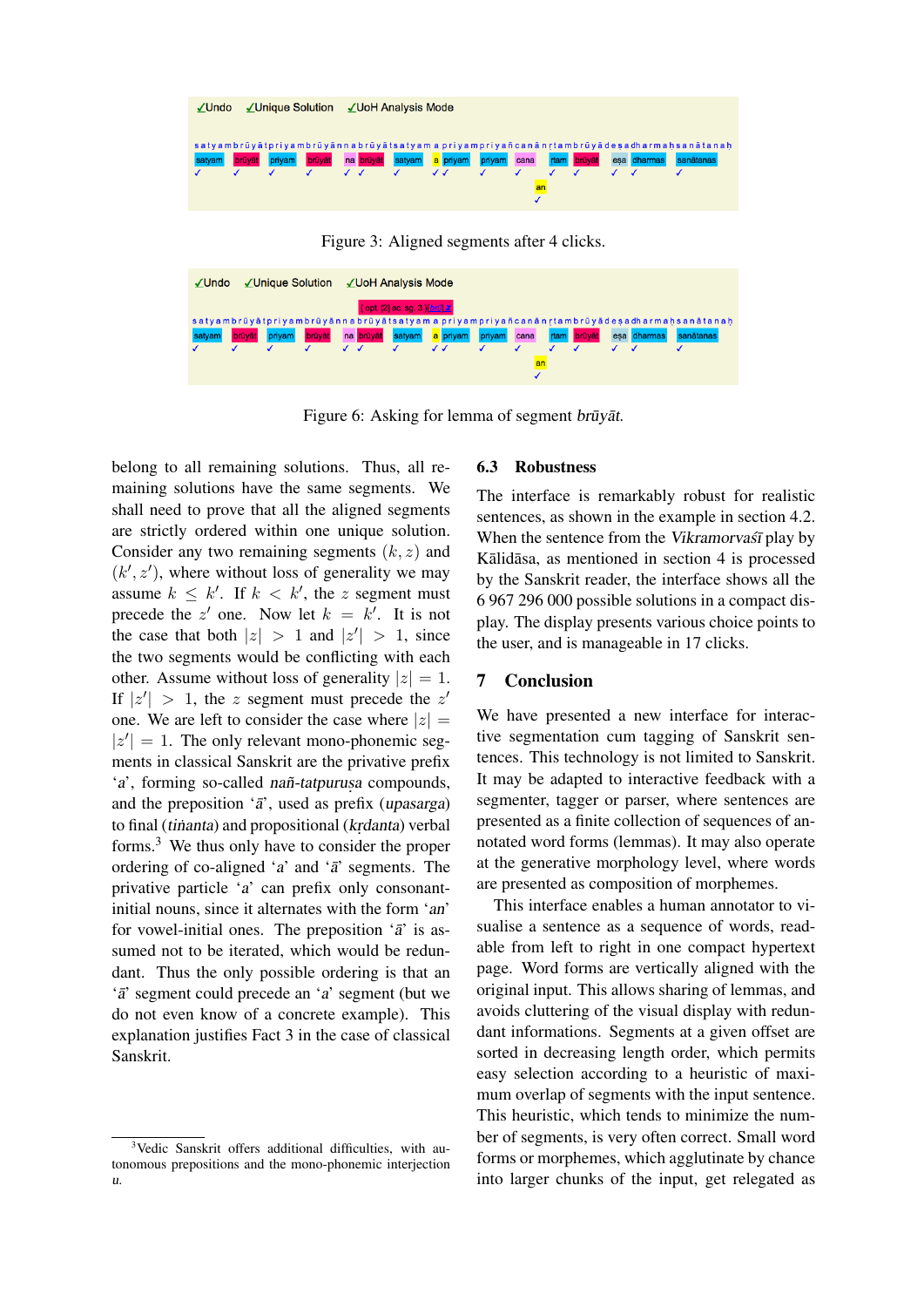| satyambrūyātpriyambrūyānnabrūyātsatyamapriyampriyañcanānṛtambrūyādeṣadharmaḷ<br>सत्यम्बूयात्प्रियम्बूयान्नबूयात्सत्यमप्रियम्प्रियश्वनानृतम्बूयादेषधर्मःसनातनः |  |
|---------------------------------------------------------------------------------------------------------------------------------------------------------------|--|
| satyam<br>$\{ \circ \circ \text{acc. sg. m.} \} \circ \text{acc. sg. n.} \} \circ \text{nom. sg. n. } \{ \text{satya} \}$                                     |  |
| brüyät<br>o opt. [2] ac. sg. 3 }[bri]                                                                                                                         |  |
| { a acc. sg. m.   a acc. sg. n.   a nom. sg. n. }[priya]<br>priyam                                                                                            |  |
| brüyät<br>{ e opt. [2] ac. sg. 3 }[bri]                                                                                                                       |  |
| $\{ \circ$ part. }[na]<br>na                                                                                                                                  |  |
| { o opt. [2] ac. sg. 3 }[bril]<br>brüyät                                                                                                                      |  |
| satyam<br>{ 3 acc. sg. m.   3 acc. sg. n.   3 nom. sg. n. }[satya]                                                                                            |  |
| $\{ \circ$ iic. $\{a\}$<br>a                                                                                                                                  |  |
| priyam<br>{ 3 acc. sg. m.   3 acc. sg. n.   3 nom. sg. n. }[priya]                                                                                            |  |
| { a acc. sg. m.   a acc. sg. n.   a nom. sg. n. }[prival<br>priyam                                                                                            |  |
| $\{\circ$ part. }[cana]<br>cana                                                                                                                               |  |
| $\left\{ \circ$ iic. $\left\{ \tan \pi \right\}$<br>an                                                                                                        |  |
| { 3 acc. sg. n.   3 nom. sg. n.   3 acc. sg. m. }[rta { pp. }[ri]<br>rtam                                                                                     |  |
| { o opt. [2] ac. sg. 3 }[bril]<br>brüyät                                                                                                                      |  |
| eșa                                                                                                                                                           |  |
| dharmah<br>$\{ \circ$ nom. sg. m. $\{dharma\}$                                                                                                                |  |
| sanātanah                                                                                                                                                     |  |
| Submit                                                                                                                                                        |  |

Figure 4: The interface for selecting unique tags from multi-tags

noise in the bottom of the display screen.

Fast recomputation of solutions respecting selection or rejection of a given segment achieves exponential convergence rate. Even for long sentences admitting over billions of solutions, the effect of these selections appear instantaneous. Selection mistakes may be fixed rapidly using the Undo facility. Morphological information is hidden in order not to clutter the screen, since appropriate use of colors for lexical categories usually suffices for making the right decision. In case of doubt, the annotator may click on any puzzling segment and get instantly its full lemmatization, including possible lexicon access for checking its meaning.

The main concept behind the data structure holding the display information is dynamic programming, i.e. sharing a tree structure into a dag, a standard technique in tabulated parsers. However, here the originality of our approach is that the tree structure is not the forest of parse trees, but the union of all possible segmentation solutions, in which sandhi justification has been erased. This representation allows an exponential saving, both in space (the displayed graph) and in time (the



Figure 5: Final tagging.

number of disambiguation operations).

The main ideas of this interface have been reused for summarizing all possible dependencies between word forms in the dependency parser developed at the Sanskrit Studies Department of the University of Hyderabad<sup>4</sup>. This parser may be accessed as a second pass of our segmenter, leading to a smooth composition of the two processes -

<sup>4</sup>http://sanskrit.uohyd.ernet.in/scl